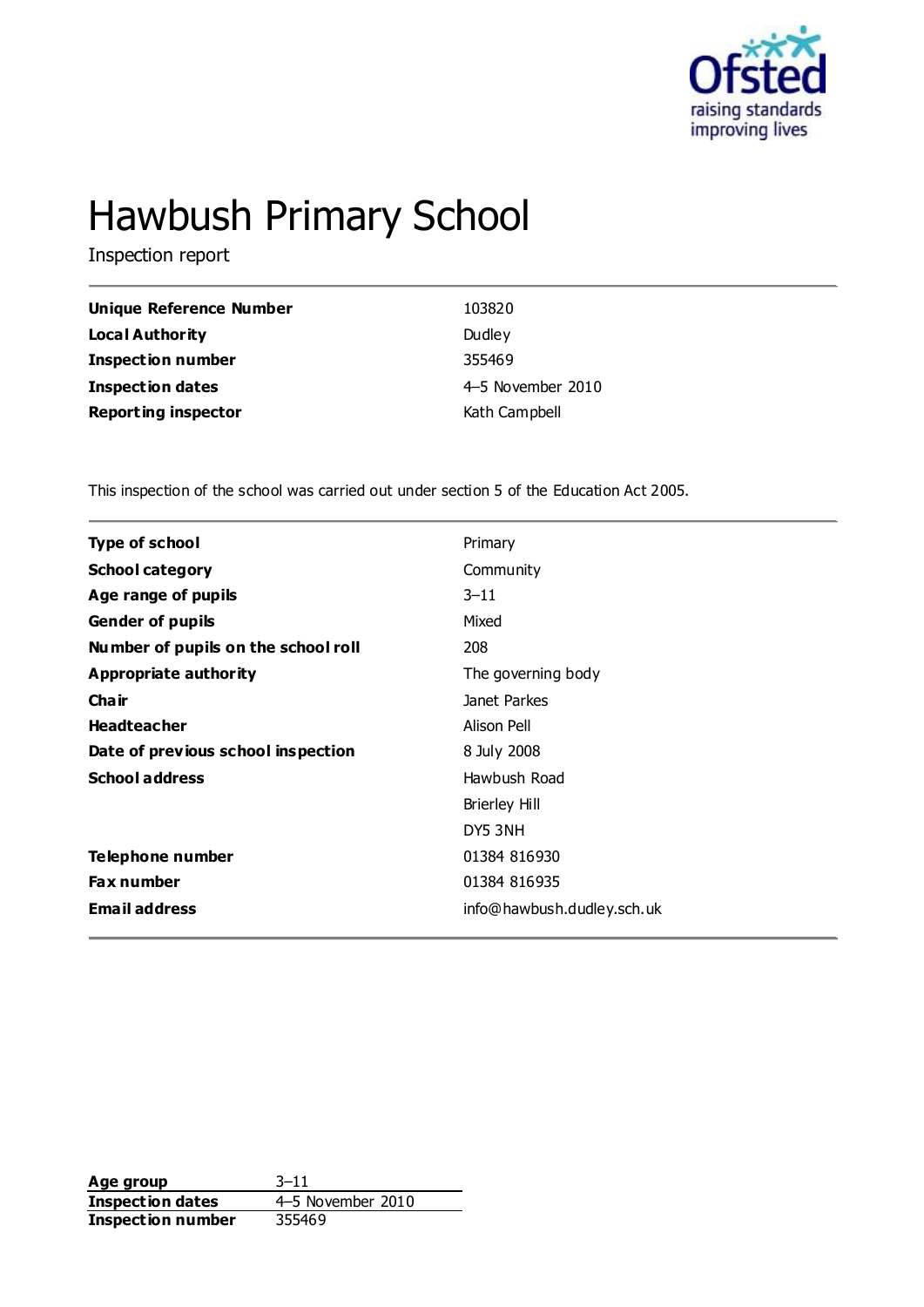The Office for Standards in Education, Children's Services and Skills (Ofsted) regulates and inspects to achieve excellence in the care of children and young people, and in education and skills for learners of all ages. It regulates and inspects childcare and children's social care, and inspects the Children and Family Court Advisory Support Service (Cafcass), schools, colleges, initial teacher training, work-based learning and skills training, adult and community learning, and education and training in prisons and other secure establishments. It assesses council children's services, and inspects services for looked after children, safeguarding and child protection.

Further copies of this report are obtainable from the school. Under the Education Act 2005, the school must provide a copy of this report free of charge to certain categories of people. A charge not exceeding the full cost of reproduction may be made for any other copies supplied.

If you would like a copy of this document in a different format, such as large print or Braille, please telephone 0300 1234 234, or email **[enquiries@ofsted.gov.uk](mailto:enquiries@ofsted.gov.uk)**.

You may copy all or parts of this document for non-commercial educational purposes, as long as you give details of the source and date of publication and do not alter the documentation in any way.

To receive regular email alerts about new publications, including survey reports and school inspection reports, please visit our website and go to 'Subscribe'.

Royal Exchange Buildings St Ann's Square Manchester M2 7LA T: 0300 1234 234 Textphone: 0161 618 8524 E: **[enquiries@ofsted.gov.uk](mailto:enquiries@ofsted.gov.uk)** W: **[www.ofsted.gov.uk](http://www.ofsted.gov.uk/)**

© Crown copyright 2010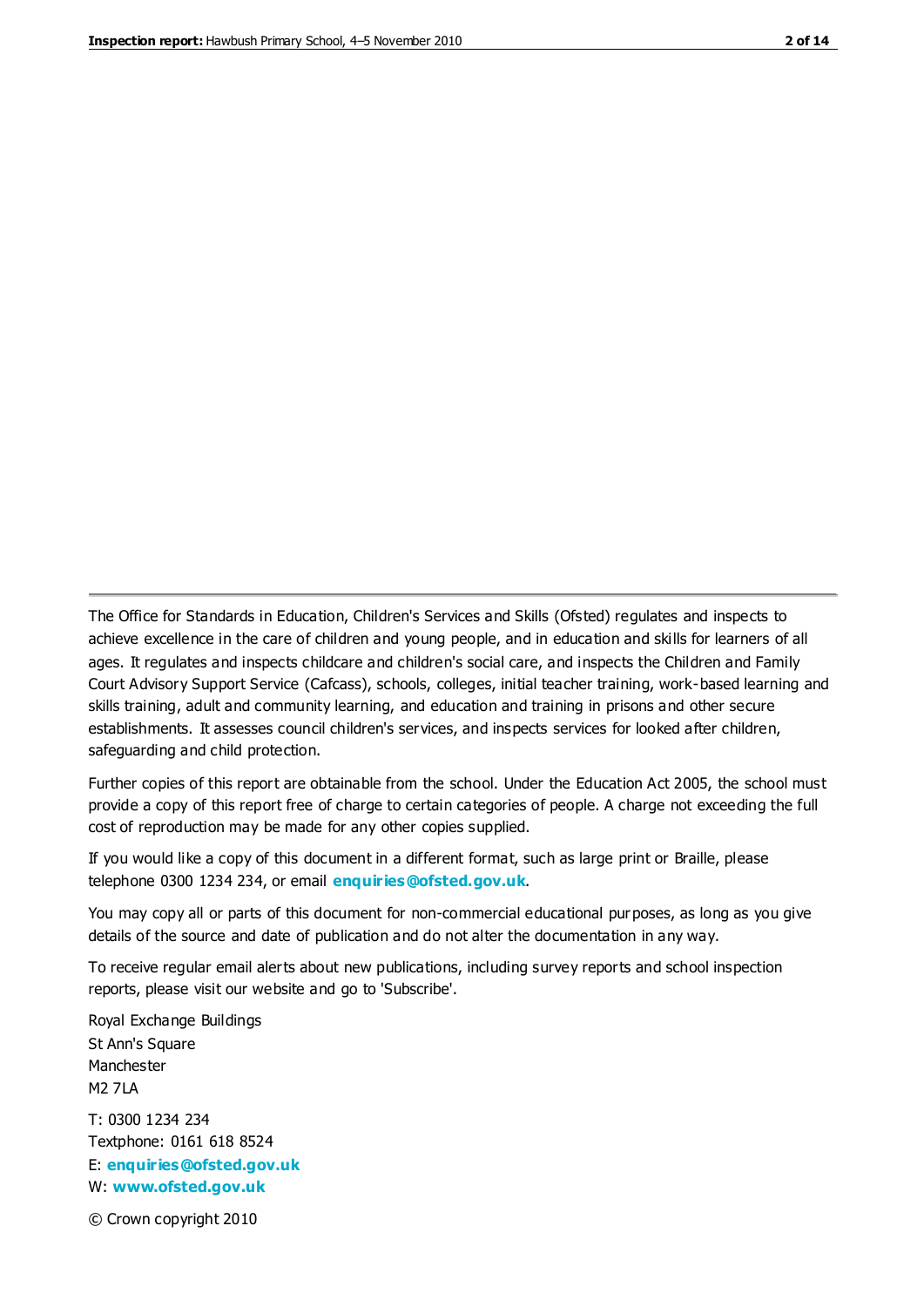## **Introduction**

This inspection was carried out by two additional inspectors. The inspectors visited 12 lessons and observed seven teachers. They held meetings with members of the governing body, staff, pupils and a local authority representative. They also spoke informally to parents and carers. They observed the school's work, and looked at a wide range of documentation including teachers' planning, information about pupils' progress, child protection and safeguarding procedures. They looked at pupils' past and present work and scrutinised 95 questionnaires completed by pupils and 54 by parents and carers.

The inspection team reviewed many aspects of the school's work. It looked in detail at the following:

- $\blacksquare$  the progress and attainment of different groups and whether this is high enough
- $\blacksquare$  the impact of strategies to improve the quality of teaching in order to help pupils make good progress, particularly in mathematics
- $\blacksquare$  the extent to which assessment and tracking systems are accurate in identifying pupils who are not making enough progress, particularly girls and more-able pupils
- whether the school has been able to move forward at a fast enough pace during long-term staff absence and building work.

## **Information about the school**

Hawbush is an average sized primary school that serves an urban area. Most pupils are from a White British background and the proportion of pupils who speak English as an additional language is low. Over a third of pupils are known to be eligible for free school meals, which is well above average. A similar proportion of pupils have special educational needs and/or disabilities. The proportion of pupils with a statement of special educational needs is above average. The school has received numerous awards, including Basic Skills Mark 2, Sportsmark and the Healthy School Award, in recognition of its work. It is currently experiencing long-term staff absence and considerable disruption during major building work.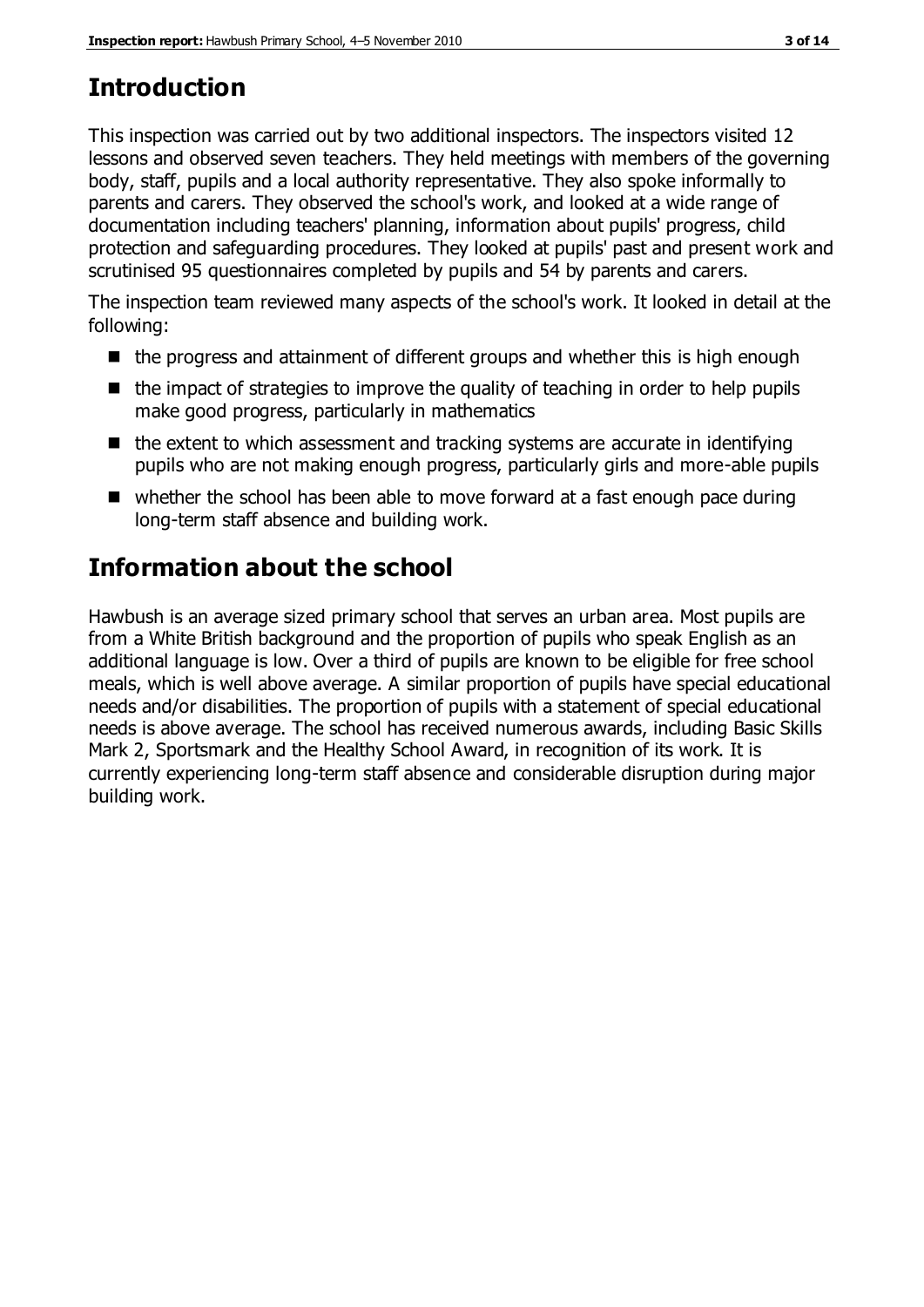## **Inspection judgements**

| Overall effectiveness: how good is the school?  |  |
|-------------------------------------------------|--|
| The school's capacity for sustained improvement |  |

## **Main findings**

In accordance with section 13 (3) of the Education Act 2005, Her Majesty's Chief Inspector is of the opinion that this school requires significant improvement, because it is performing significantly less well than in all circumstances it could reasonably be expected to perform. The school is therefore given a notice to improve. Significant improvement is required in relation to the quality of teaching, pupils' attainment in mathematics and the achievement of girls and more-able pupils.

Hawbush is a happy school, regarded highly by parents, carers and pupils. This view is aptly summed up by one parent's comment, 'Every child does matter.' The good quality pastoral care, guidance and support is a strength of the school and results in pupils' good personal development. Pupils enjoy school and this is reflected in improved rates of attendance. Focused support for individual families has led to a significant drop in the proportion of persistent absentees.

Children in the Early Years Foundation Stage make satisfactory progress. In Years 1 to 6 the pattern of progress is more variable, with some accelerated learning towards the end of Key Stage 2, enabling pupils to reach broadly average levels of attainment. However, not all groups make enough progress. Pupils with special needs and/or disabilities often make the best progress because they receive the most effective individual support. By contrast, some girls and more-able pupils underachieve in mathematics and action taken by the school has not had sufficient impact on rectifying the problem. Attainment in English has shown sustained improvement in Key Stage 2 since the previous inspection, with many pupils displaying increased confidence and maturity in their writing. Although the pattern of improvement is not as clear cut in Key Stage 1, there are encouraging signs that initiatives, such as the Communication, Language and Literacy Development project, are starting to have a positive impact. By contrast, standards in mathematics are lower and progress has not been fast enough. Attainment in mathematics has declined since the last inspection. Staff absence has led to a lack of continuity in the leadership of mathematics and the subject has not had a high enough profile. Pupils do not have sufficient opportunities to apply their mathematical knowledge or to work unaided.

The school has improved its systems for tracking pupils' progress since the previous inspection. Senior leaders pinpoint potential underachievement far more accurately than in the past. However, inconsistencies in the quality of teaching are a major barrier to success. Although there are examples of good practice, there is not enough good teaching to accelerate pupils' progress at the rate needed to raise attainment. In less successful lessons, teachers do not ask enough of pupils, particularly girls and more-able pupils, and do not use marking and assessment well enough to show pupils the next steps in their learning. The curriculum is satisfactory with notable strengths in the opportunities to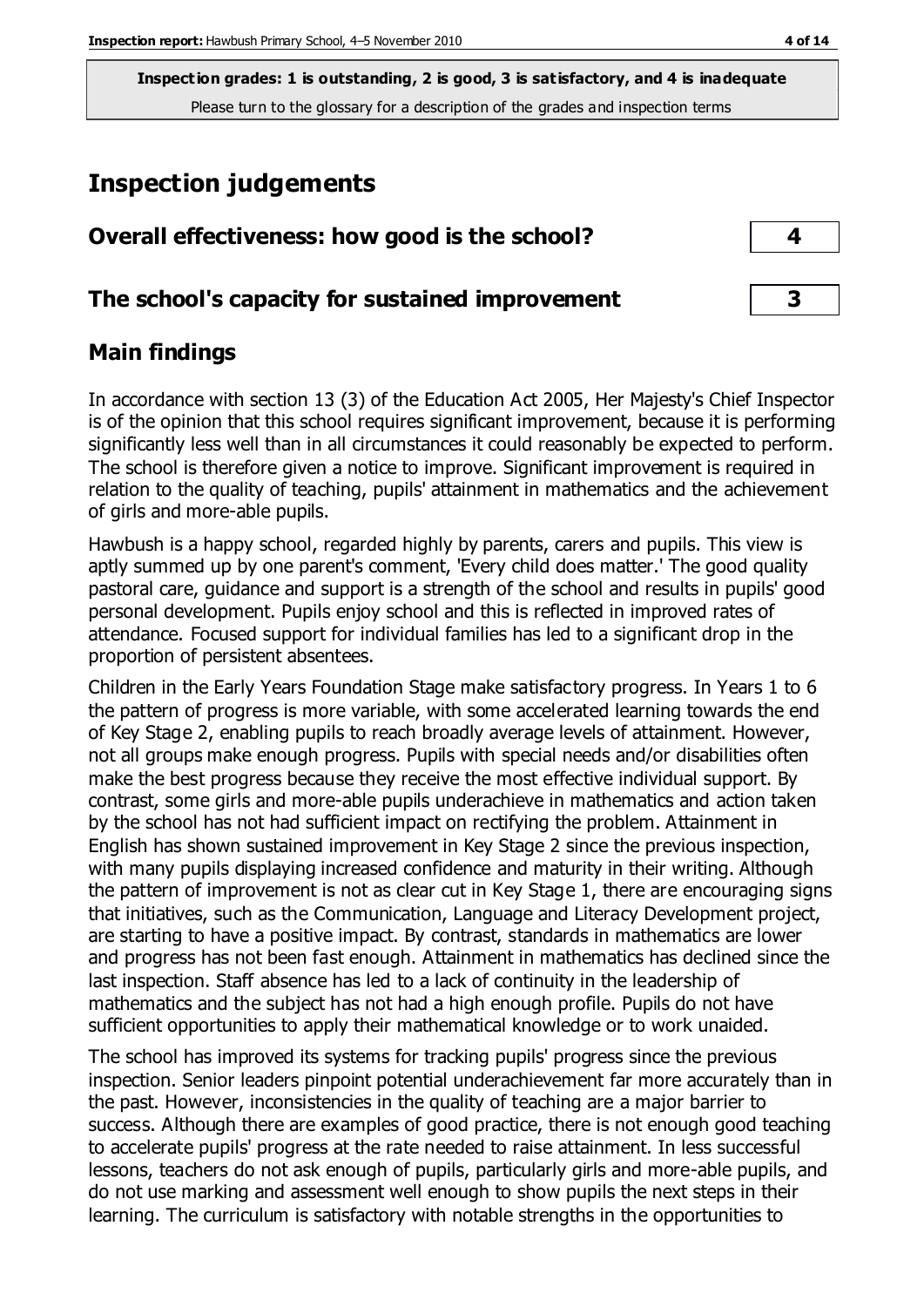enhance and enrich pupils' enjoyment of learning. However, opportunities to develop literacy and numeracy skills across other subjects are not sufficiently well developed.

The headteacher has provided stability during a period of considerable disruption. Despite its difficulties the school has managed to make satisfactory progress in rectifying weaknesses identified at the previous inspection. The local authority has provided effective support, with the introduction of a temporary senior member of staff. This has helped the school to get back on track. Leaders and managers at all levels are keen to improve their school. They have an accurate view of what needs to be done but are over-generous in their view of several aspects, most notably, the quality of teaching and learning. The governing body is supportive and knowledgeable but is not fully involved in monitoring and evaluating the school's work. The role of subject leaders, although satisfactory, has not been fully effective during periods of staff turbulence, because they have not had the time to carry out the full range of monitoring and evaluation activities. Greater stability, a stronger leadership structure and more effective tracking systems have ensured that the school has satisfactory capacity to improve.

## **What does the school need to do to improve further?**

- Raise attainment and improve achievement in mathematics throughout the school by:
	- providing more opportunities for pupils to apply their mathematical knowledge to practical, investigative work
	- providing greater challenge in order to improve pupils' problem-solving and skills in independent working.
- **Ensure teaching is consistently good or better throughout the school by:** 
	- making better use of assessment information to provide work that accurately matches individual pupils' needs and abilities
	- raising teachers' expectations of what pupils can achieve in order to eliminate the underachievement of girls and more-able pupils
	- $=$  ensuring marking helps pupils to know how to improve their work
	- providing greater opportunities for pupils to practise literacy and numeracy skills across a range of subjects.
- Improve the rigour of monitoring and evaluation of leaders and managers at all levels, including the governing body, by:
	- $-$  strengthening the role of middle managers
	- developing a monitoring structure that enables leaders and governors to measure the impact of initiatives on pupils' learning with greater accuracy.

## **Outcomes for individuals and groups of pupils 4**



When they start in the Nursery class, children's skills and knowledge are well below those expected for their age. An increasingly strong focus on the development of literacy skills in the Early Years Foundation Stage provides a secure framework for improvement. Accurately targeted support in Key Stages 1 and 2 is also starting to address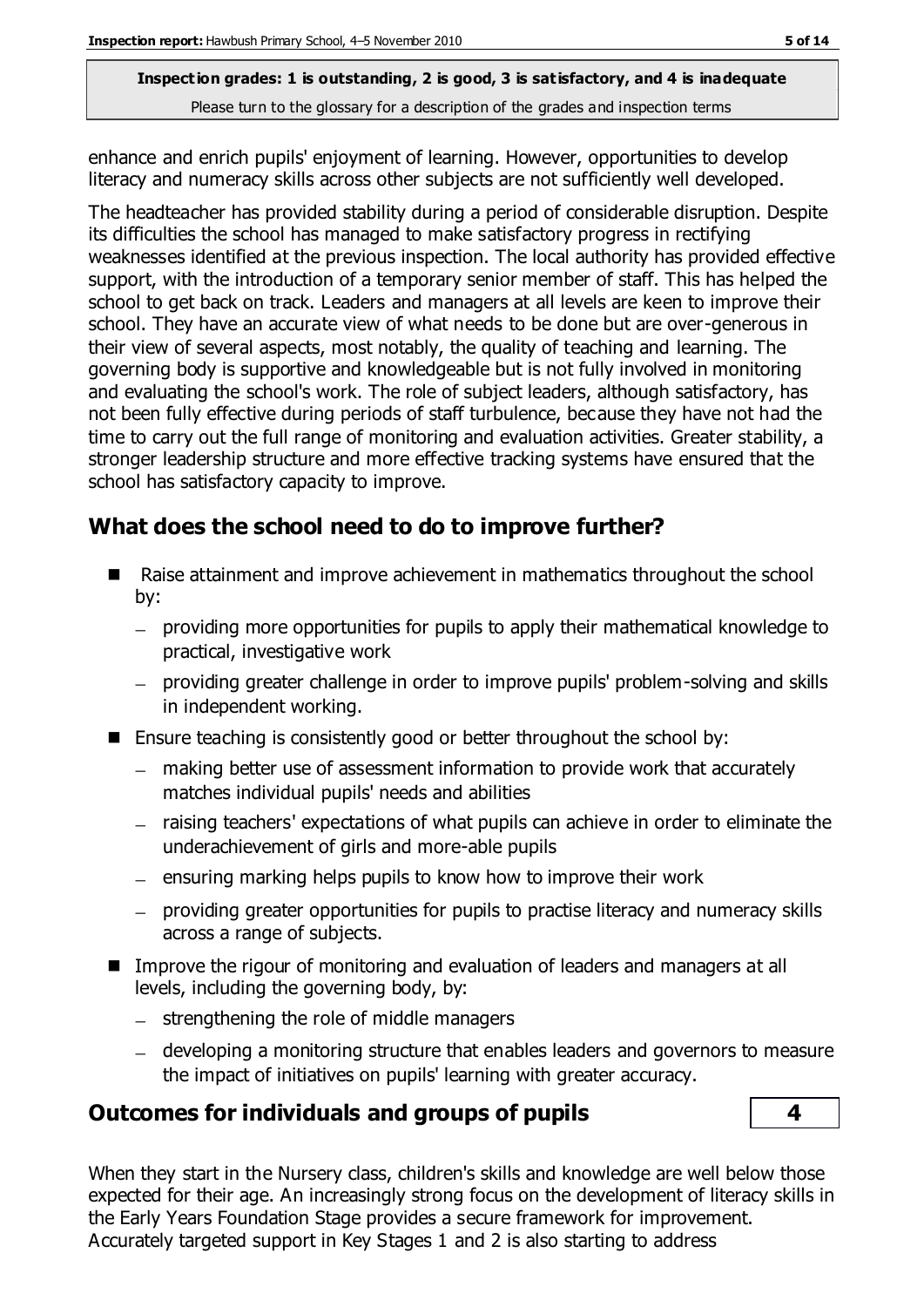## **Inspection grades: 1 is outstanding, 2 is good, 3 is satisfactory, and 4 is inadequate**

Please turn to the glossary for a description of the grades and inspection terms

underachievement. Inspection evidence shows that attainment in literacy is rising because the school has a far more consistent approach towards the teaching of English than in the past. However, this is only part of the picture. Not all teaching provides a strong enough challenge to ensure that all pupils attain in line with their capabilities, particularly in mathematics. Far too often, pupils of different abilities are asked to do the same work at the same level. As a result, more-able pupils underachieve. Girls do not always receive the same level of support as boys and they sometimes make slower progress. In some lessons, teachers cater well for the needs of individual pupils. A good example of this was seen in a Year 3 science lesson where pupils of all abilities rose to the challenge of retaining complex vocabulary as they learned about the properties of rocks and soil. Wellstructured activities ensured successful learning for all.

Pupils are respectful, courteous and polite. Relationships are harmonious and this contributes greatly to good behaviour in lessons and around school. Pupils undertake an impressive range of responsibilities in and beyond the school community that makes a major contribution to their good personal development. They have a very secure understanding of healthy lifestyles. Their spiritual, moral, social and cultural development is good and pupils have a secure understanding of cultural diversity and life in a multicultural society. However, weaknesses in pupils' achievement in mathematics mean that they are not adequately prepared for the challenges of secondary education.

| Pupils' achievement and the extent to which they enjoy their learning                                                     | 4                       |
|---------------------------------------------------------------------------------------------------------------------------|-------------------------|
| Taking into account:<br>Pupils' attainment <sup>1</sup>                                                                   | 3                       |
| The quality of pupils' learning and their progress                                                                        | 4                       |
| The quality of learning for pupils with special educational needs and/or disabilities<br>and their progress               | 3                       |
| The extent to which pupils feel safe                                                                                      | $\overline{2}$          |
| Pupils' behaviour                                                                                                         | 2                       |
| The extent to which pupils adopt healthy lifestyles                                                                       | 2                       |
| The extent to which pupils contribute to the school and wider community                                                   | $\overline{\mathbf{2}}$ |
| The extent to which pupils develop workplace and other skills that will contribute to<br>their future economic well-being |                         |
| Taking into account:<br>Pupils' attendance <sup>1</sup>                                                                   | 3                       |
| The extent of pupils' spiritual, moral, social and cultural development                                                   |                         |

These are the grades for pupils' outcomes

<sup>1</sup> The grades for attainment and attendance are: 1 is high; 2 is above average; 3 is broadly average; and 4 is low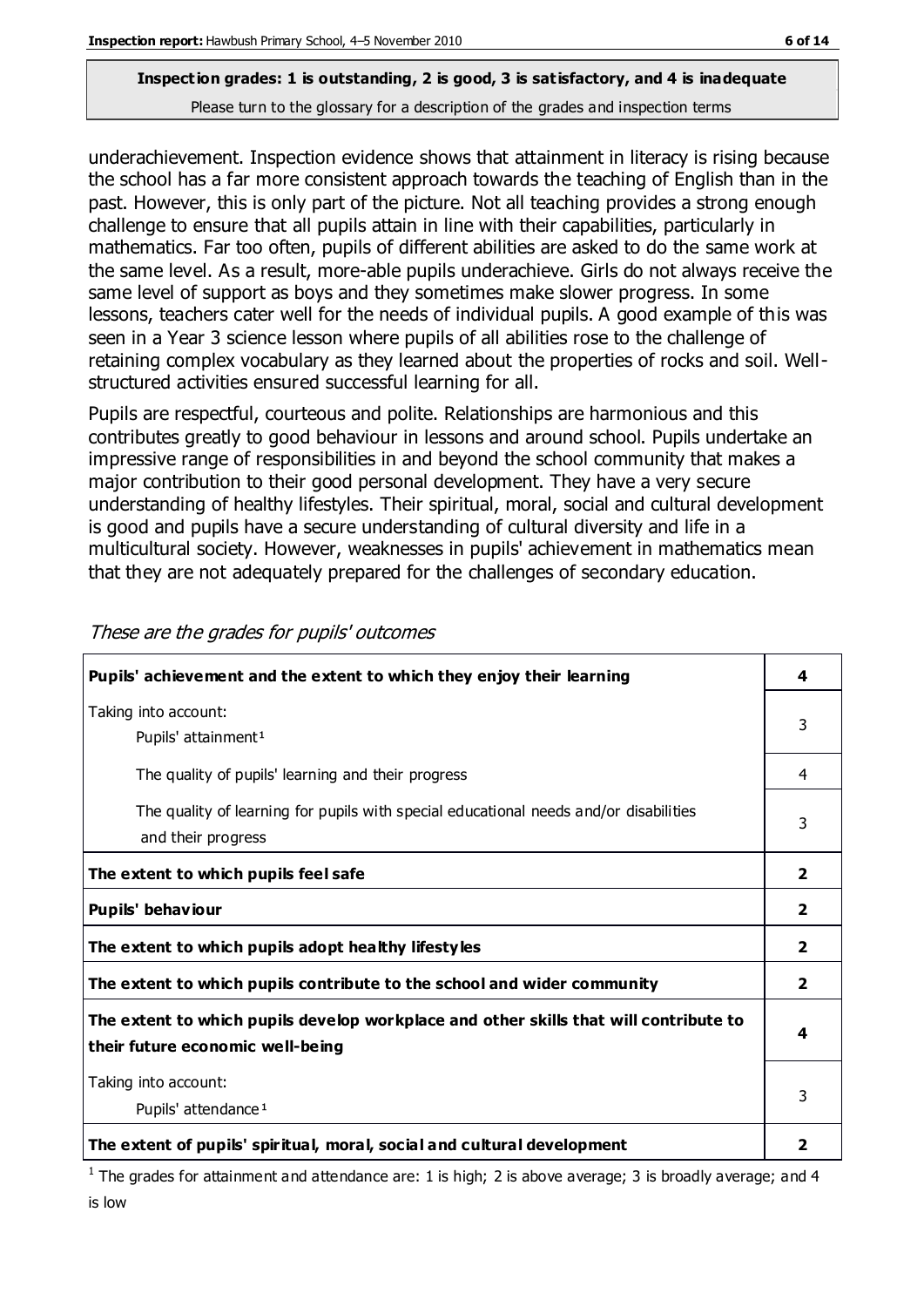#### **How effective is the provision?**

Although evidence of good teaching skills can be found in each key stage, the quality of teaching and learning remains too variable to improve pupils' attainment. Lessons are generally well planned so that pupils know what they are going to learn. In the best lessons, work is well matched to the needs of different abilities, ensuring successful learning. Effective teamwork of teachers and support staff makes a good contribution to pupils' learning. In less successful lessons, teachers talk for too long, leaving pupils with too little time to practise skills; work lacks challenge and teachers do not always notice that girls sit passively, making too little progress. Teaching does not always focus sufficiently on the quality of pupils' learning. Marking is weak and is not used effectively to move pupils on to the next steps.

Initiatives, such as 'Every Child a Reader', combined with targeted small group teaching, are having a positive impact on standards. The satisfactory curriculum is supported well by a good range of extra-curricular sports activities, visits and visitors greatly enhance pupils' enjoyment and personal development. The school has identified the need to increase the opportunities for pupils to practise literacy and numeracy skills in other subjects but planning is not yet fully developed.

Pastoral care is a strong feature of provision. The learning mentor is instrumental in promoting good behaviour and the learning link worker successfully encourages regular attendance. Close liaison with families, carers and outside agencies help support potentially vulnerable pupils well. Pupils say that the preparation they receive for their transfer to secondary school enables them to approach this with confidence.

| The quality of teaching                                                                                    | 4 |
|------------------------------------------------------------------------------------------------------------|---|
| Taking into account:<br>The use of assessment to support learning                                          | 4 |
| The extent to which the curriculum meets pupils' needs, including, where relevant,<br>through partnerships | 3 |
| The effectiveness of care, guidance and support                                                            |   |

These are the grades for the quality of provision

## **How effective are leadership and management?**

Throughout the school's refurbishment, the headteacher has managed to move the school forward, albeit at a slower pace than needed. She has created a welcoming and cohesive school which is highly regarded by parents and carers. The stability provided by longserving staff has also had a beneficial impact during difficult times. The temporary deputy headteacher and headteacher work effectively as a team. A renewed sense of urgency to tackle underachievement, and a shared commitment towards raising overall school performance is evident. However, a lack of rigour and precision in monitoring leads to inconsistencies in the quality of teaching and learning. Middle managers do not have a clear enough overview of pupils' attainment and achievement. The school improvement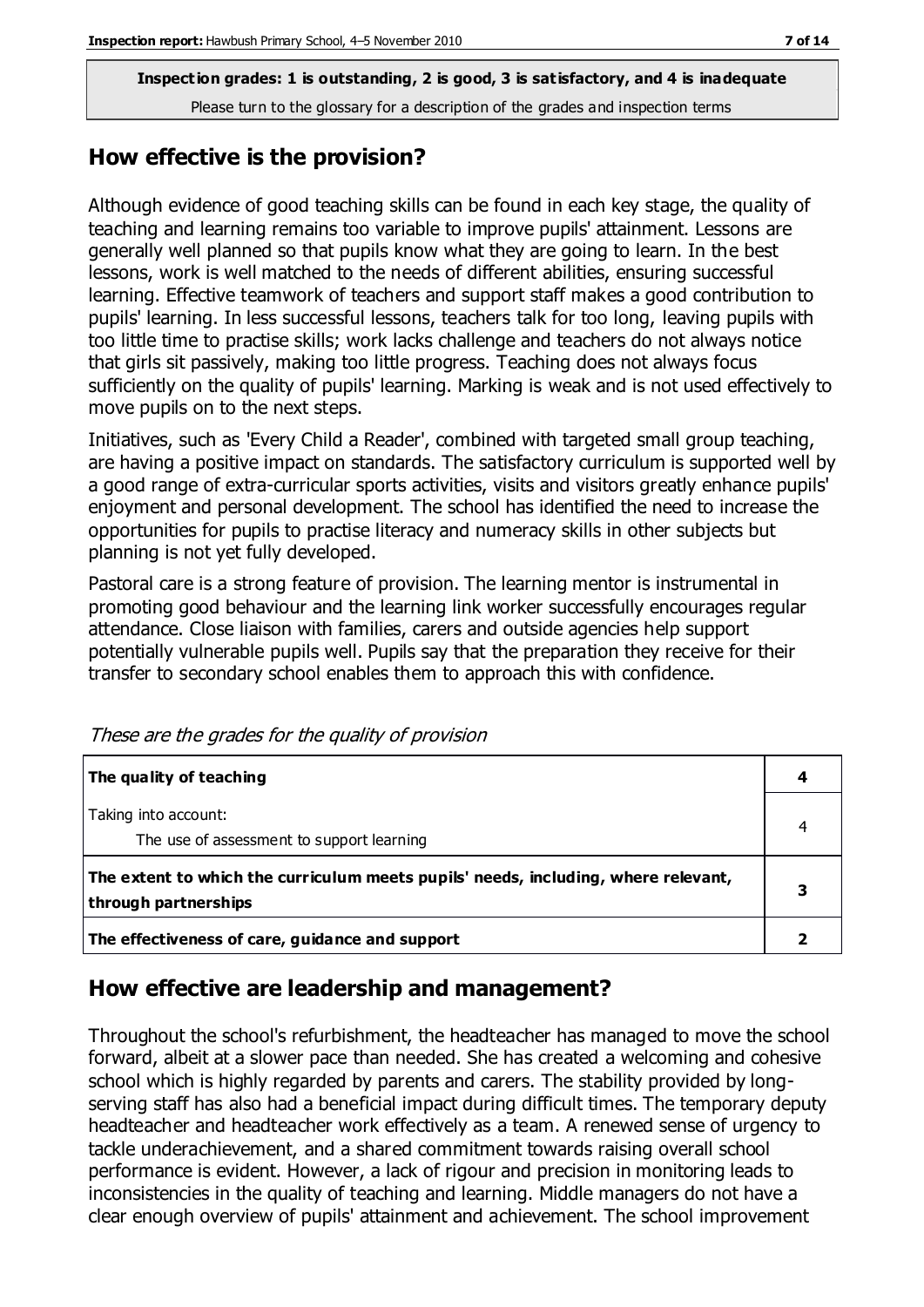plan identifies appropriate actions but lacks clarity about how the school will measure the impact of these on outcomes for pupils.

Leaders and governors ensure that safeguarding procedures are effective, and that pupils have a good understanding of how to keep themselves safe. In many respects, the school is a strongly inclusive community but the underachievement of significant groups means that equality of opportunity is inadequate. Discrimination is tackled appropriately through, for example, the involvement of pupils with diverse groups of people within the local community and numerous partnerships with other schools where pupils come from different backgrounds. The school promotes community cohesion satisfactorily. It ensures that pupils have an adequate understanding of other faiths and ways of life.

| The effectiveness of leadership and management in embedding ambition and driving<br><b>improvement</b>                                                           |              |
|------------------------------------------------------------------------------------------------------------------------------------------------------------------|--------------|
| Taking into account:<br>The leadership and management of teaching and learning                                                                                   | 3            |
| The effectiveness of the governing body in challenging and supporting the<br>school so that weaknesses are tackled decisively and statutory responsibilities met | з            |
| The effectiveness of the school's engagement with parents and carers                                                                                             | $\mathbf{2}$ |
| The effectiveness of partnerships in promoting learning and well-being                                                                                           | 3            |
| The effectiveness with which the school promotes equality of opportunity and tackles<br><b>discrimination</b>                                                    | 4            |
| The effectiveness of safeguarding procedures                                                                                                                     | 3            |
| The effectiveness with which the school promotes community cohesion                                                                                              | 3            |
| The effectiveness with which the school deploys resources to achieve value for money                                                                             | 4            |

These are the grades for leadership and management

## **Early Years Foundation Stage**

Children enter the Nursery with particularly weak early language, literacy and numeracy skills. Many have not achieved the Early Learning Goals for children this age by the time they move into Year 1. The new Early Years Foundation Stage building has enabled children to settle and flourish within a spacious, attractive learning environment. Children feel very secure and a calm atmosphere prevails.

The high quality outdoor learning area enables children to choose freely whether to work indoors or outside. The integration of children with specific needs into the unit is impressively good and benefits the whole Early Years community. A strong emphasis on personal and social development enables children to move into Year 1 as confident, happy individuals who generally get on well together. Links with families are good, enabling parents and carers to be involved in their children's learning right from the start. Activities are exciting and motivating. During the inspection, there was a real sense of excitement as Reception and Nursery children prepared for their Diwali celebration.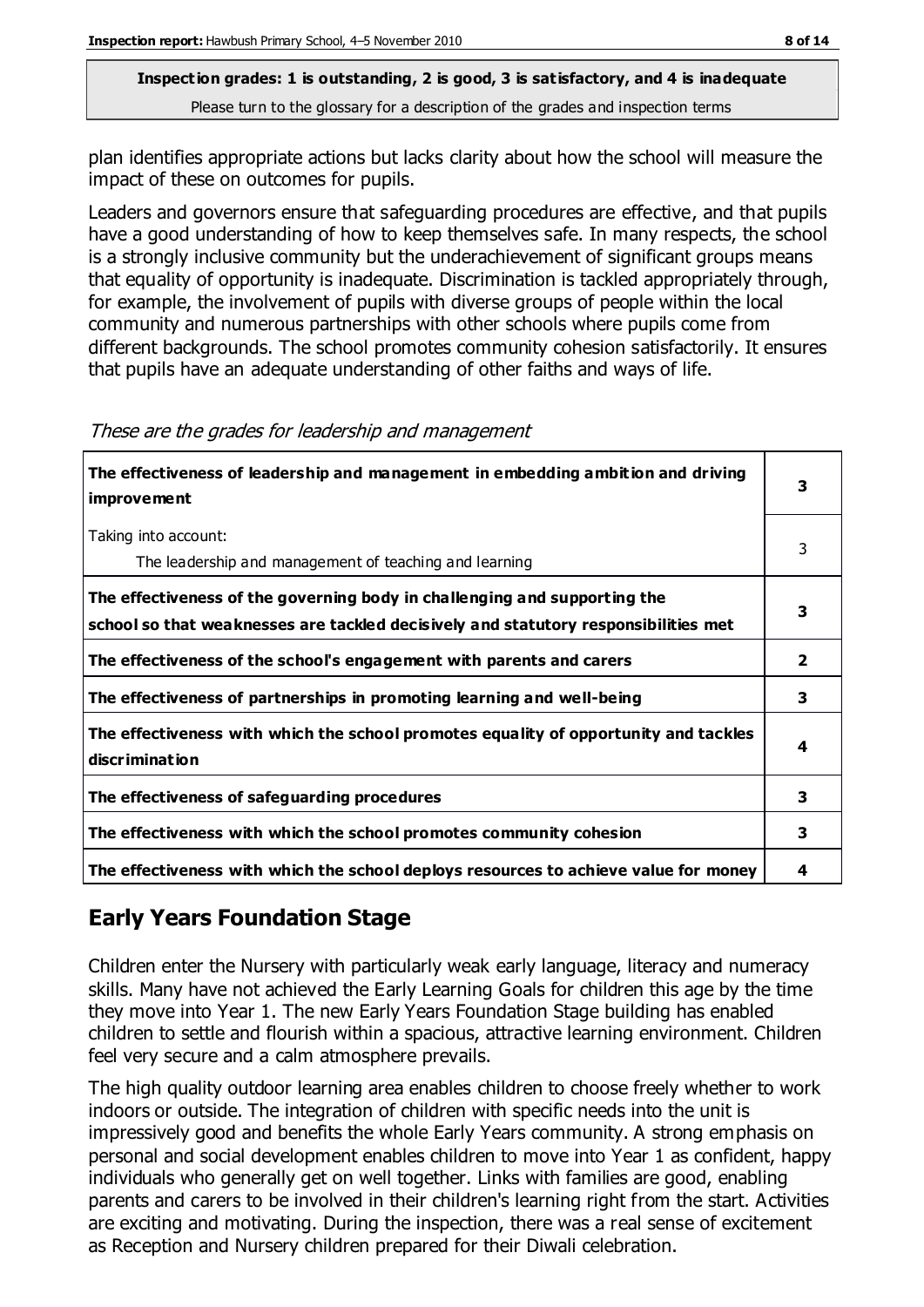Teaching and learning are satisfactory. Teachers and teaching assistants work together effectively as a team. Procedures for tracking progress are developing well. Occasionally, independent tasks do not match the needs of individual children or provide sufficient challenge. The recent focus on ensuring that children acquire a secure understanding of letters and sounds is starting to have a positive impact on attainment. Leadership and management are satisfactory with some strengths. All staff demonstrate a strong shared commitment to moving forward.

These are the grades for the Early Years Foundation Stage

| Overall effectiveness of the Early Years Foundation Stage                             |  |
|---------------------------------------------------------------------------------------|--|
| Taking into account:<br>Outcomes for children in the Early Years Foundation Stage     |  |
| The quality of provision in the Early Years Foundation Stage                          |  |
| The effectiveness of leadership and management of the Early Years Foundation<br>Stage |  |

## **Views of parents and carers**

Parents and carers who responded to the questionnaire were positive in their feedback and overwhelmingly supportive of the school. They all say that the school keeps their children safe. They consider the quality of teaching to be good and feel that the school takes appropriate steps to help them support their children's learning. All parents and carers who responded agree that the school is well led and managed and overall are happy with their children's experience of school.

There were very few negative comments. However, a very small number of parents expressed concerns about the school's ability to deal effectively with unacceptable behaviour and the extent to which the school acts upon the suggestions and concerns of parents and carers. The inspection team followed up comments and any concerns raised. Inspection findings support parents' view that the headteacher has provided strong leadership through difficult times. During the inspection the inspection team found that the school dealt very effectively with pupils who were potentially disruptive. Behaviour in lessons and around school was found to be good. The inspection found the quality of information for families about their children's progress to be good.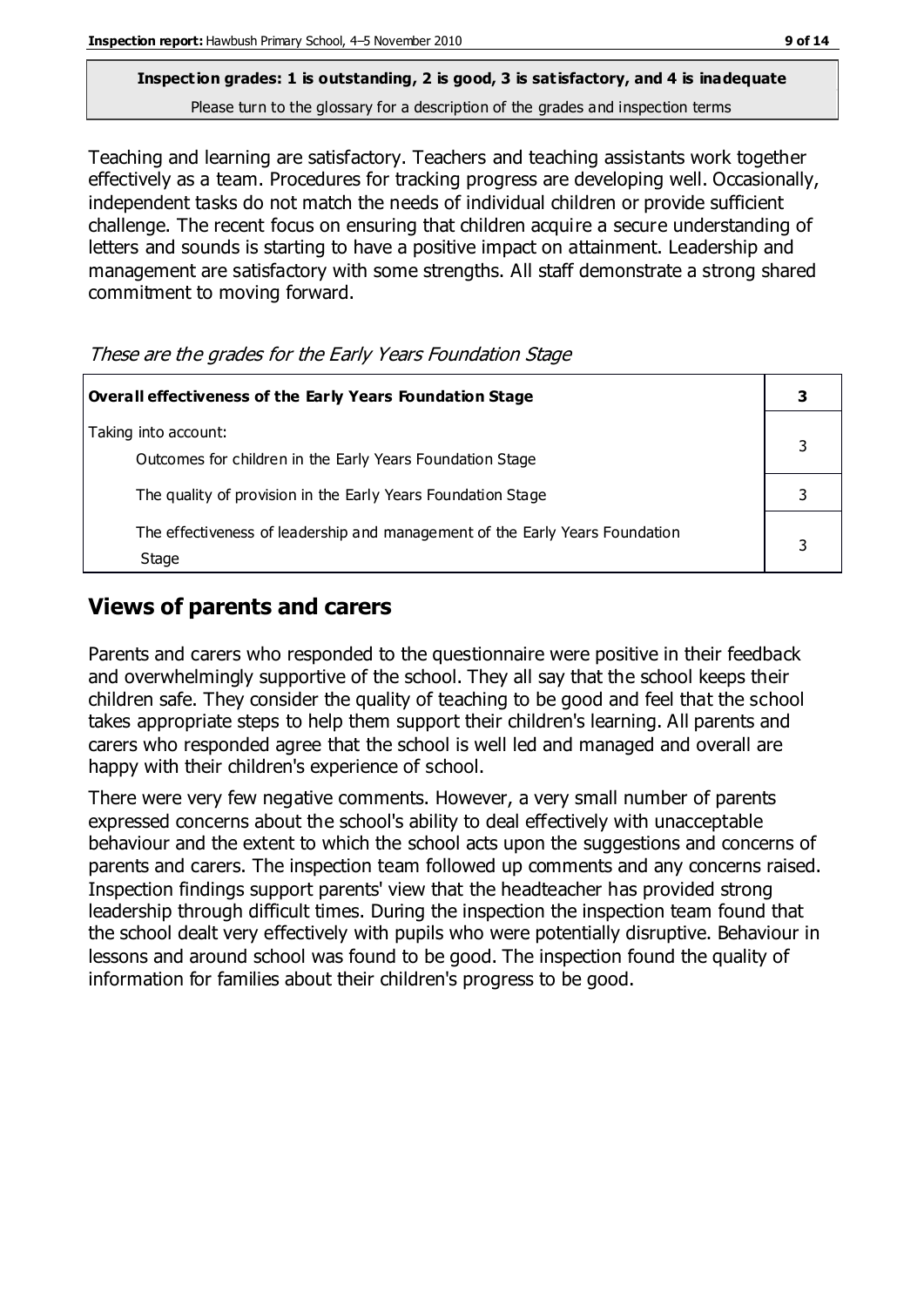#### **Responses from parents and carers to Ofsted's questionnaire**

Ofsted invited all the registered parents and carers of pupils registered at Hawbush Primary School to complete a questionnaire about their views of the school.

In the questionnaire, parents and carers were asked to record how strongly they agreed with 13 statements about the school. The inspection team received 54 completed questionnaires by the end of the on-site inspection. In total, there are 208 pupils registered at the school.

| <b>Statements</b>                                                                                                                                                                                                                                       | <b>Strongly</b><br>agree |               | Agree        |               | <b>Disagree</b> |                | <b>Strongly</b><br>disagree |                |
|---------------------------------------------------------------------------------------------------------------------------------------------------------------------------------------------------------------------------------------------------------|--------------------------|---------------|--------------|---------------|-----------------|----------------|-----------------------------|----------------|
|                                                                                                                                                                                                                                                         | <b>Total</b>             | $\frac{0}{0}$ | <b>Total</b> | $\frac{0}{0}$ | <b>Total</b>    | $\frac{0}{0}$  | <b>Total</b>                | $\frac{0}{0}$  |
| My child enjoys school                                                                                                                                                                                                                                  | 35                       | 65            | 18           | 33            | 1               | $\overline{2}$ | $\mathbf 0$                 | $\mathbf 0$    |
| The school keeps my child<br>safe                                                                                                                                                                                                                       | 31                       | 57            | 23           | 43            | 0               | 0              | $\mathbf 0$                 | $\mathbf 0$    |
| My school informs me about<br>my child's progress                                                                                                                                                                                                       | 31                       | 57            | 22           | 41            | $\mathbf{1}$    | $\overline{2}$ | $\mathbf 0$                 | $\mathbf 0$    |
| My child is making enough<br>progress at this school                                                                                                                                                                                                    | 25                       | 46            | 28           | 52            | 1               | $\overline{2}$ | 0                           | $\mathbf 0$    |
| The teaching is good at this<br>school                                                                                                                                                                                                                  | 25                       | 46            | 29           | 54            | 0               | 0              | $\mathbf 0$                 | $\mathbf 0$    |
| The school helps me to<br>support my child's learning                                                                                                                                                                                                   | 28                       | 52            | 26           | 48            | 0               | 0              | $\mathbf 0$                 | $\mathbf 0$    |
| The school helps my child to<br>have a healthy lifestyle                                                                                                                                                                                                | 24                       | 44            | 27           | 50            | $\mathbf{1}$    | $\overline{2}$ | $\mathbf 0$                 | $\mathbf 0$    |
| The school makes sure that<br>my child is well prepared for<br>the future (for example<br>changing year group,<br>changing school, and for<br>children who are finishing<br>school, entering further or<br>higher education, or entering<br>employment) | 23                       | 43            | 29           | 54            | 1               | $\overline{2}$ | $\mathbf 0$                 | $\mathbf 0$    |
| The school meets my child's<br>particular needs                                                                                                                                                                                                         | 21                       | 39            | 32           | 59            | 0               | $\mathbf{0}$   | $\mathbf{1}$                | $\overline{2}$ |
| The school deals effectively<br>with unacceptable behaviour                                                                                                                                                                                             | 28                       | 52            | 23           | 43            | $\overline{2}$  | 4              | $\mathbf 0$                 | 0              |
| The school takes account of<br>my suggestions and concerns                                                                                                                                                                                              | 20                       | 37            | 31           | 57            | $\overline{2}$  | 4              | 0                           | 0              |
| The school is led and<br>managed effectively                                                                                                                                                                                                            | 26                       | 48            | 26           | 48            | $\pmb{0}$       | $\mathbf 0$    | $\mathbf 0$                 | $\mathbf 0$    |
| Overall, I am happy with my<br>child's experience at this<br>school                                                                                                                                                                                     | 30                       | 56            | 24           | 44            | $\pmb{0}$       | 0              | $\mathbf 0$                 | $\mathbf 0$    |

The table above summarises the responses that parents and carers made to each statement. The percentages indicate the proportion of parents and carers giving that response out of the total number of completed questionnaires. Where one or more parents and carers chose not to answer a particular question, the percentages will not add up to 100%.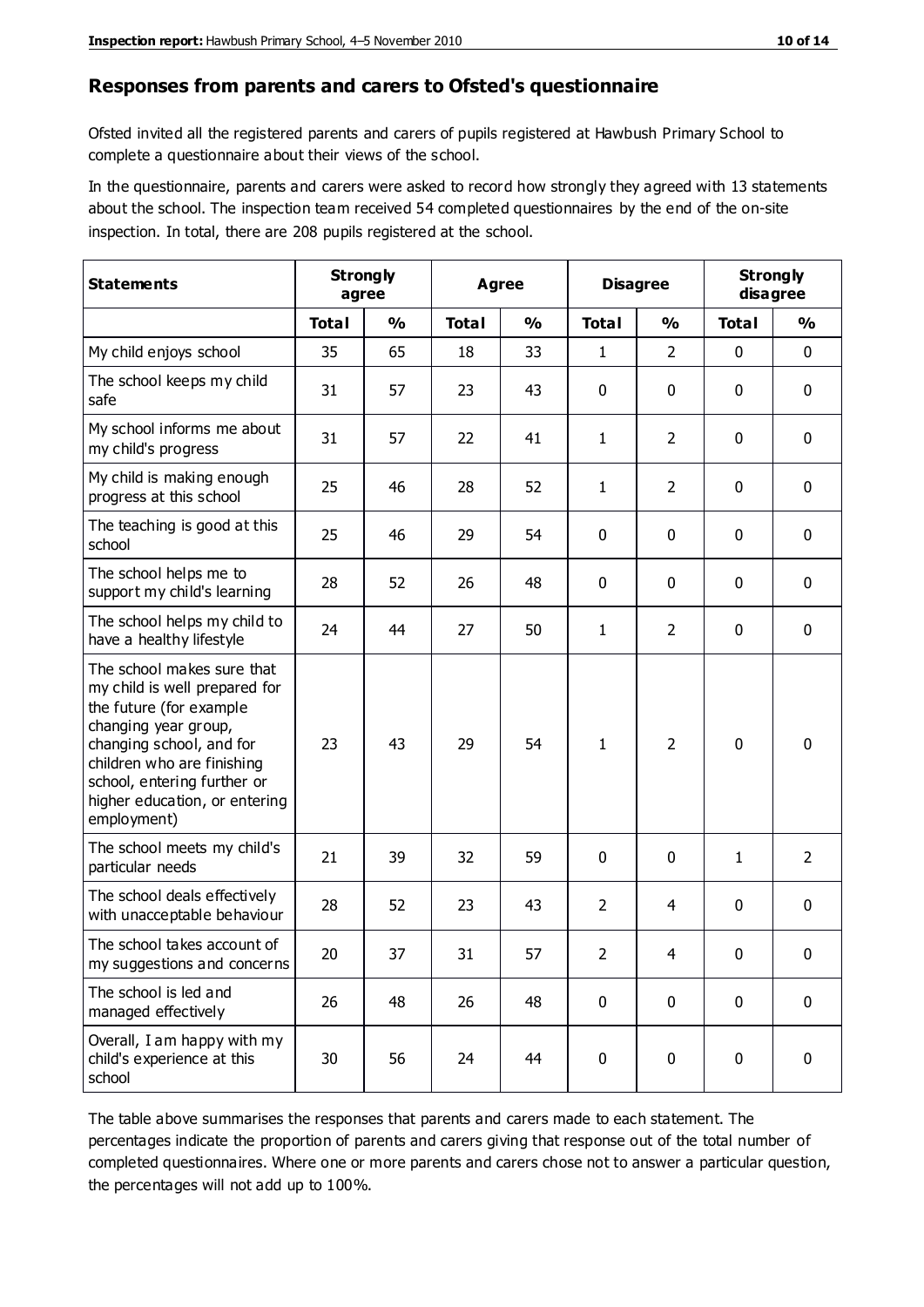## **Glossary**

| Grade   | <b>Judgement</b> | <b>Description</b>                                                                                                                                                                                                            |
|---------|------------------|-------------------------------------------------------------------------------------------------------------------------------------------------------------------------------------------------------------------------------|
| Grade 1 | Outstanding      | These features are highly effective. An outstanding school<br>provides exceptionally well for all its pupils' needs.                                                                                                          |
| Grade 2 | Good             | These are very positive features of a school. A school that<br>is good is serving its pupils well.                                                                                                                            |
| Grade 3 | Satisfactory     | These features are of reasonable quality. A satisfactory<br>school is providing adequately for its pupils.                                                                                                                    |
| Grade 4 | Inadequate       | These features are not of an acceptable standard. An<br>inadequate school needs to make significant improvement<br>in order to meet the needs of its pupils. Ofsted inspectors<br>will make further visits until it improves. |

### **What inspection judgements mean**

#### **Overall effectiveness of schools**

|                       | Overall effectiveness judgement (percentage of schools) |      |                     |                   |
|-----------------------|---------------------------------------------------------|------|---------------------|-------------------|
| <b>Type of school</b> | <b>Outstanding</b>                                      | Good | <b>Satisfactory</b> | <b>Inadequate</b> |
| Nursery schools       | 58                                                      | 36   | 4                   | $\overline{2}$    |
| Primary schools       | 8                                                       | 43   | 40                  | 9                 |
| Secondary schools     | 10                                                      | 35   | 42                  | 13                |
| Sixth forms           | 13                                                      | 39   | 45                  | 3                 |
| Special schools       | 33                                                      | 42   | 20                  | 4                 |
| Pupil referral units  | 18                                                      | 40   | 29                  | 12                |
| All schools           | 11                                                      | 42   | 38                  | 9                 |

New school inspection arrangements were introduced on 1 September 2009. This means that inspectors now make some additional judgements that were not made previously.

The data in the table above are for the period 1 September 2009 to 31 March 2010 and are the most recently published data available (see **[www.ofsted.gov.uk](http://www.ofsted.gov.uk/)**). Please note that the sample of schools inspected during the autumn and spring terms 2009/10 was not representative of all schools nationally, as weaker schools are inspected more frequently than good or outstanding schools.

Percentages are rounded and do not always add exactly to 100. Secondary school figures include those that have sixth forms, and sixth form figures include only the data specifically for sixth form inspection judgements.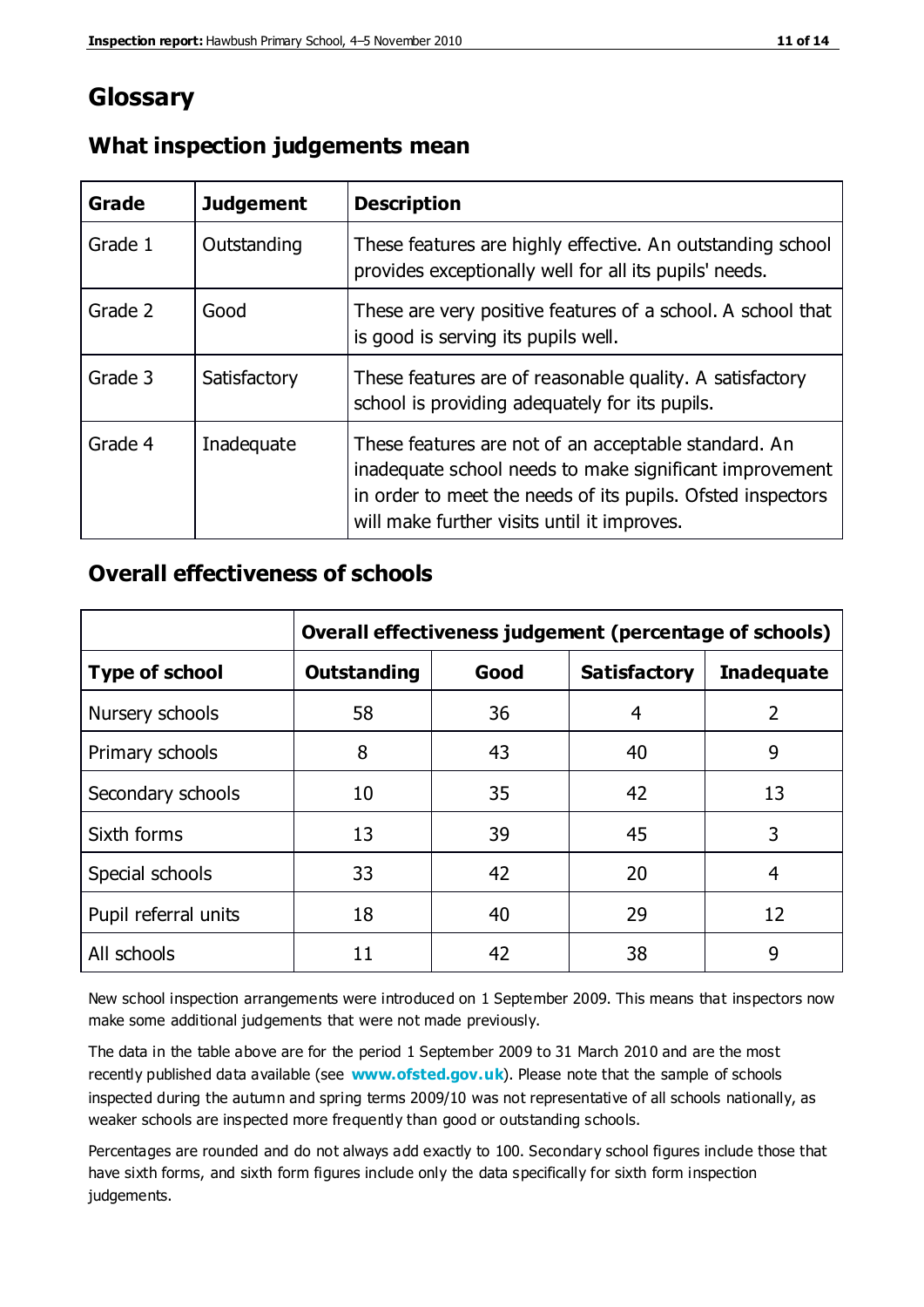## **Common terminology used by inspectors**

| Achievement:                  | the progress and success of a pupil in their learning,<br>development or training.                                                                                                                                                          |  |  |
|-------------------------------|---------------------------------------------------------------------------------------------------------------------------------------------------------------------------------------------------------------------------------------------|--|--|
| Attainment:                   | the standard of the pupils' work shown by test and<br>examination results and in lessons.                                                                                                                                                   |  |  |
| Capacity to improve:          | the proven ability of the school to continue<br>improving. Inspectors base this judgement on what<br>the school has accomplished so far and on the quality<br>of its systems to maintain improvement.                                       |  |  |
| Leadership and management:    | the contribution of all the staff with responsibilities,<br>not just the headteacher, to identifying priorities,<br>directing and motivating staff and running the school.                                                                  |  |  |
| Learning:                     | how well pupils acquire knowledge, develop their<br>understanding, learn and practise skills and are<br>developing their competence as learners.                                                                                            |  |  |
| <b>Overall effectiveness:</b> | inspectors form a judgement on a school's overall<br>effectiveness based on the findings from their<br>inspection of the school. The following judgements,<br>in particular, influence what the overall effectiveness<br>judgement will be. |  |  |
|                               | The school's capacity for sustained<br>improvement.                                                                                                                                                                                         |  |  |
|                               | Outcomes for individuals and groups of pupils.                                                                                                                                                                                              |  |  |
|                               | The quality of teaching.                                                                                                                                                                                                                    |  |  |
|                               | The extent to which the curriculum meets<br>pupils' needs, including, where relevant,<br>through partnerships.                                                                                                                              |  |  |
|                               | The effectiveness of care, guidance and<br>support.                                                                                                                                                                                         |  |  |
| Progress:                     | the rate at which pupils are learning in lessons and<br>over longer periods of time. It is often measured by<br>comparing the pupils' attainment at the end of a key                                                                        |  |  |

stage with their attainment when they started.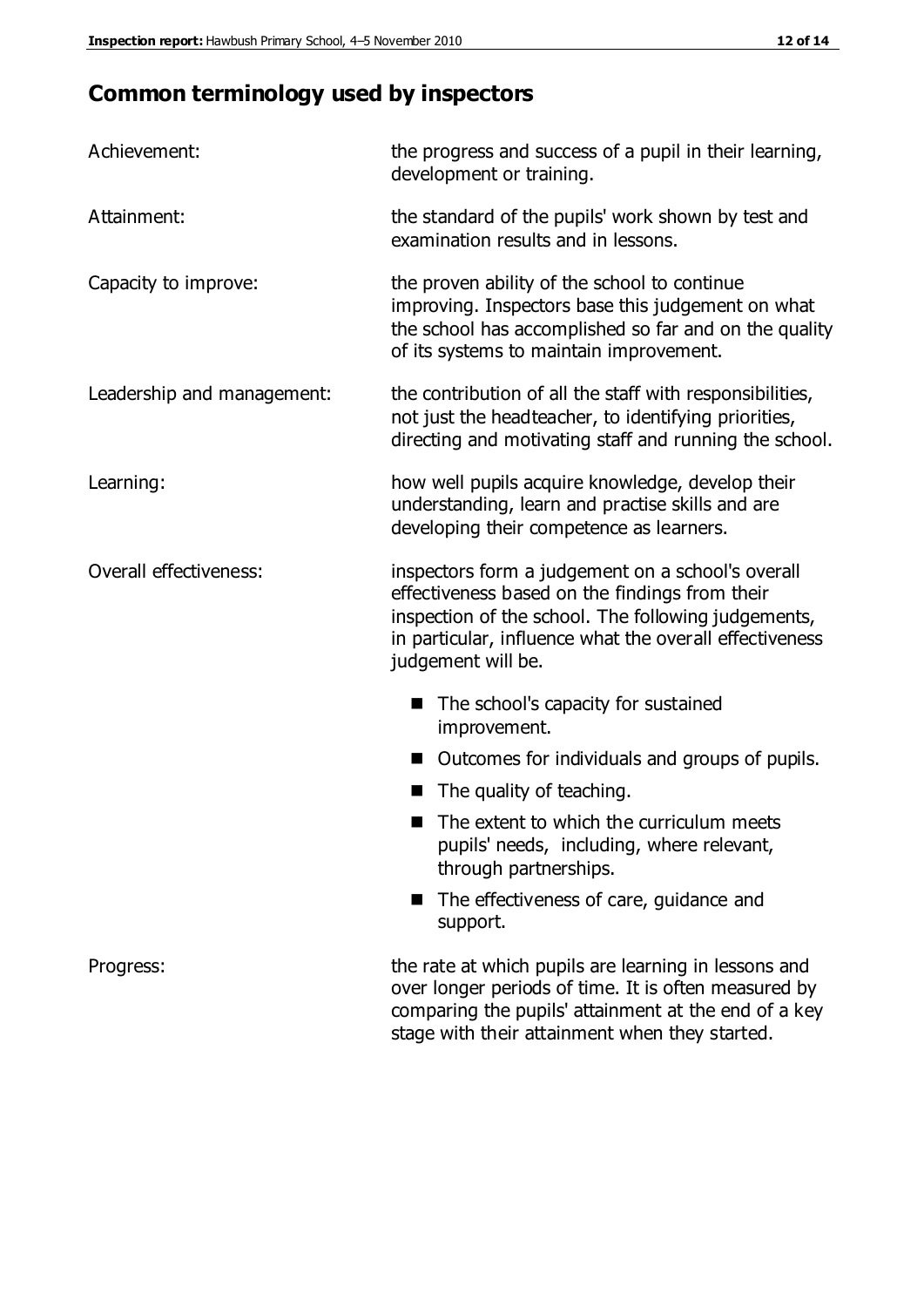#### **This letter is provided for the school, parents and carers to share with their children. It describes Ofsted's main findings from the inspection of their school.**

8 November 2010

#### Dear Pupils

#### **Inspection of Hawbush Primary School, Brierley Hill, DY5 3NH**

Thank you all for looking after us so well when we visited your school. We found you polite, friendly and helpful. Lots of you have happy, smiling faces. It was good to see how much you enjoy school and how well you get on with all the grown-ups that teach and look after you. You told us that everyone really cares about you and you know you can talk to someone when you are unhappy. Your school keeps you safe and you have many chances to eat healthily and do exercise. We really liked the new building for children in the Nursery and Reception classes. We know how much the rest of you are looking forward to moving into your new classrooms.

However, some of you are not making fast enough progress, particularly the girls and those of you that find learning easier. Many of you could do much better work than you do at the moment, especially in numeracy, but some of the teaching you receive is not good enough. That is why we have given your school a 'notice to improve'. This means that your school will be visited again by inspectors during the next year or so to check that your school is improving and that you are making enough progress.

We have asked those in charge to help you to practise your writing and numeracy skills as much as possible in other subjects and to give some of your teachers time to check on how well all of you are doing.

You will all want to help the school to improve by coming to school every day and always trying to do your best. We are so pleased to see that your attendance is getting better. Well done!

My best wishes to you all.

Yours sincerely

Kath Campbell

Lead inspector